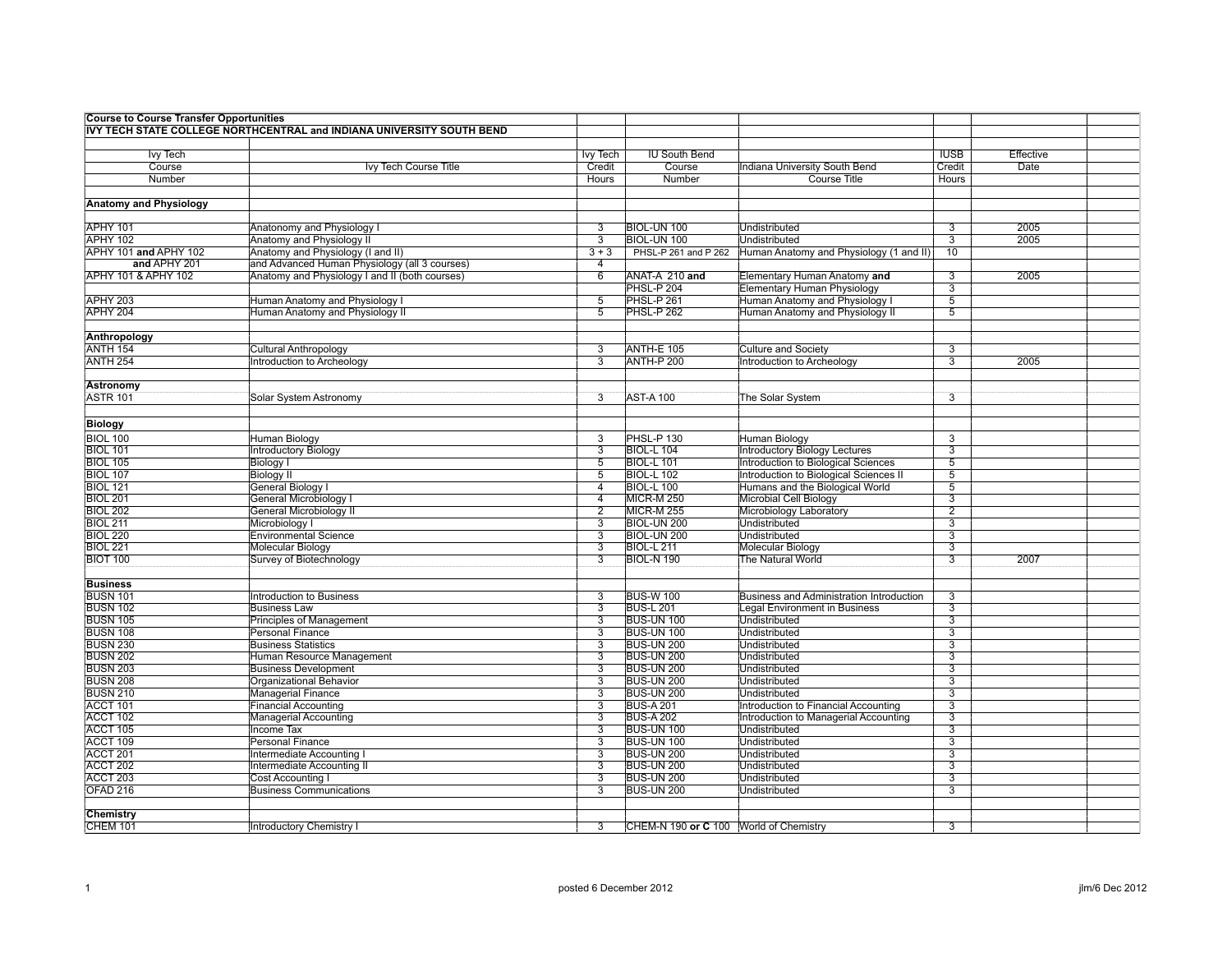| <b>Course to Course Transfer Opportunities</b> |                                                                       |                 |                      |                                         |                |                  |  |
|------------------------------------------------|-----------------------------------------------------------------------|-----------------|----------------------|-----------------------------------------|----------------|------------------|--|
|                                                | IVY TECH STATE COLLEGE NORTHCENTRAL and INDIANA UNIVERSITY SOUTH BEND |                 |                      |                                         |                |                  |  |
|                                                |                                                                       |                 |                      |                                         |                |                  |  |
| <b>Ivy Tech</b>                                |                                                                       | <b>Ivy Tech</b> | <b>IU South Bend</b> |                                         | <b>IUSB</b>    | Effective        |  |
| Course                                         | Ivy Tech Course Title                                                 | Credit          | Course               | Indiana University South Bend           | Credit         | Date             |  |
| Number                                         |                                                                       | Hours           | Number               | <b>Course Title</b>                     | <b>Hours</b>   |                  |  |
|                                                |                                                                       |                 |                      |                                         |                |                  |  |
| CHEM 102                                       | Introductory Chemistry II                                             | 3               | CHEM-C 120           | Chemistry Lab                           | 2              | 2005             |  |
| <b>CHEM 105</b>                                | <b>General Chemistry I</b>                                            | 5               | CHEM-C 105           | Principles of Chemistry I and           | $\overline{3}$ |                  |  |
|                                                |                                                                       |                 | <b>CHEM-C 125</b>    | <b>Experimental Chemistry I</b>         | $\overline{2}$ |                  |  |
| CHEM 106                                       | <b>General Chemistry II</b>                                           | 5               | CHEM-C 106           | Principles of Chemistry II and          | $\overline{3}$ |                  |  |
|                                                |                                                                       |                 | <b>CHEM-C 126</b>    | <b>Experimental Chemistry II</b>        | $\overline{2}$ |                  |  |
| <b>CHEM 111</b>                                | Chemistry I                                                           | 3               | CHEM-UN 100          | Undistributed                           | 3              | 2005             |  |
| <b>CHEM 112</b>                                | Chemistry 2                                                           | $\overline{4}$  | CHEM-UN 100          | <b>Undistributed</b>                    | $\overline{4}$ | 2005             |  |
| <b>CHEM 113</b>                                | <b>Introductory Organic &amp; Biochemistry</b>                        | $\overline{3}$  | <b>CHEM-C 102</b>    | <b>Elementary Chemistry II</b>          | 3              | 2005             |  |
|                                                |                                                                       |                 |                      |                                         |                |                  |  |
| <b>Computer Science</b>                        |                                                                       |                 |                      |                                         |                |                  |  |
| <b>CINS 101</b>                                | Introduction to Microcomputers                                        | 3               | CSCI-A 106           | Introduction to Computing               | 3              |                  |  |
| <b>CINS 102</b>                                | <b>Information Systems Fundamentals</b>                               | $\overline{3}$  | CSCI-UN 100          | <b>Undistributed</b>                    | $\overline{3}$ |                  |  |
| <b>CINS 113</b>                                | Logic, Design, and Programming                                        | 3               | <b>CSCI-A201</b>     | Introduction to Programming I           | $\overline{3}$ | 2006             |  |
|                                                |                                                                       |                 |                      |                                         |                |                  |  |
| <b>Criminal Justice</b>                        |                                                                       |                 |                      |                                         |                |                  |  |
| <b>CRIM 101</b>                                | Introduction to Criminal Justice Systems                              | 3               | CJUS-P 100           | Intro to Criminal Justice               | 3              | Spring 2009      |  |
| <b>CRIM 103</b>                                | <b>Cultural Awareness</b>                                             | $\overline{3}$  | CJUS-UN 100          | <b>Undistributed</b>                    | $\overline{3}$ | <b>Fall 2009</b> |  |
| <b>CRIM 105</b>                                | <b>Introduction to Criminology</b>                                    | 3               | CJUS-P 200           | <b>Theories of Crime &amp; Justice</b>  | $\overline{3}$ | Spring 2009      |  |
| <b>CRIM 110</b>                                | Introduction to Law Enforcement                                       | 3               | CJUS-UN 100          | <b>Undistributed</b>                    | $\overline{3}$ | <b>Fall 2009</b> |  |
| <b>CRIM 111</b>                                | Intro to Traffic Enforcement and Investigation                        | $\overline{3}$  | CJUS-UN 100          | <b>Undistributed</b>                    | $\overline{3}$ | <b>Fall 2009</b> |  |
| <b>CRIM 113</b>                                | Criminal Investigation                                                | 3               | CJUS-UN 100          | Undistributed                           | 3              | <b>Fall 2009</b> |  |
| <b>CRIM 117</b>                                | Introduction to Forensics                                             | $\overline{3}$  | CJUS-UN 100          | <b>Undistributed</b>                    | $\overline{3}$ | <b>Fall 2009</b> |  |
| <b>CRIM 120</b>                                | Introduction to Courts                                                | 3               | CJUS-UN 100          | Undistributed                           | 3              | <b>Fall 2009</b> |  |
| <b>CRIM 130</b>                                | <b>Introduction to Corrections</b>                                    | $\overline{3}$  | CJUS-UN 100          | <b>Undistributed</b>                    | $\overline{3}$ | <b>Fall 2009</b> |  |
| <b>CRIM 150</b>                                | Juvenile Justice System                                               | $\overline{3}$  | CJUS-UN 100          | Undistributed                           | $\overline{3}$ | <b>Fall 2009</b> |  |
| <b>CRIM 201</b>                                | <b>Ethics in Criminal Justice</b>                                     | 3               | CJUS-UN 200          | Undistributed                           | $\overline{3}$ | <b>Fall 2009</b> |  |
| <b>CRIM 204</b>                                | Interview and Interrogation                                           | $\overline{3}$  | CJUS-UN 200          | <b>Undistributed</b>                    | $\overline{3}$ | <b>Fall 2009</b> |  |
| <b>CRIM 205</b>                                | <b>Procedural Criminal Law</b>                                        | 3               | CJUS-UN 200          | <b>Undistributed</b>                    | $\overline{3}$ | <b>Fall 2009</b> |  |
| <b>CRIM 210</b>                                | <b>Police and Community Relations</b>                                 | $\overline{3}$  | CJUS-UN 200          | Undistributed                           | $\overline{3}$ | <b>Fall 2009</b> |  |
| <b>CRIM 212</b>                                | Use of Force                                                          | $\overline{3}$  | CJUS-UN 200          | <b>Undistributed</b>                    | $\overline{3}$ | <b>Fall 2009</b> |  |
| <b>CRIM 213</b>                                | <b>Field Practice</b>                                                 | 3               | CJUS-UN 200          | Undistributed                           | $\overline{3}$ | <b>Fall 2009</b> |  |
| <b>CRIM 215</b>                                | Police Administration and Organization                                | $\overline{3}$  | CJUS-UN 200          | <b>Undistributed</b>                    | $\overline{3}$ | <b>Fall 2009</b> |  |
| <b>CRIM 220</b>                                | <b>Criminal Evidence</b>                                              | $\overline{3}$  | CJUS-UN 200          | Undistributed                           | $\overline{3}$ | <b>Fall 2009</b> |  |
| <b>CRIM 230</b>                                | Community-Based Corrections                                           | $\overline{3}$  | CJUS-UN 200          | <b>Undistributed</b>                    | 3              | <b>Fall 2009</b> |  |
| <b>CRIM 231</b>                                | Special Issues in Corrections                                         | 3               | CJUS-UN 200          | Undistributed                           | 3              | <b>Fall 2009</b> |  |
| <b>CRIM 240</b>                                | Criminal Law and Procedure                                            | 3               | CJUS-UN 200          | Undistributed                           | $\overline{3}$ | <b>Fall 2009</b> |  |
| <b>CRIM 246</b>                                | Legal Issues in Corrections                                           | $\overline{3}$  | CJUS-UN 200          | Undistributed                           | $\overline{3}$ | <b>Fall 2009</b> |  |
| <b>CRIM 250</b>                                | Juvenile Law and Procedures                                           | $\overline{3}$  | CJUS-UN 200          | <b>Undistributed</b>                    | $\overline{3}$ | <b>Fall 2009</b> |  |
| <b>CRIM 251</b>                                | <b>Special Issues in Youth Services</b>                               | $\overline{3}$  | CJUS-UN 200          | Undistributed                           | $\overline{3}$ | <b>Fall 2009</b> |  |
| <b>CRIM 252</b>                                | Juvenile Delinquency                                                  | $\overline{3}$  | CJUS-UN 200          | <b>Undistributed</b>                    | $\overline{3}$ | <b>Fall 2009</b> |  |
| <b>CRIM 260</b>                                | Research Methods in Criminal Justice                                  | 3               | CJUS-P 290           | The Nature of Inquiry                   | $\overline{3}$ | Spring 2009      |  |
| <b>CRIM 280</b>                                | Internship                                                            | $\overline{4}$  | CJUS-UN 200          | <b>Undistributed</b>                    | $\overline{4}$ | Spring 2009      |  |
|                                                |                                                                       |                 |                      |                                         |                |                  |  |
| <b>Economics</b>                               |                                                                       |                 |                      |                                         |                |                  |  |
| <b>ECON 101</b>                                | <b>Economics Fundamentals</b>                                         | 3               | ECON-UN 100          | Undistributed                           | 3              |                  |  |
| <b>ECON 201</b>                                | Principles of Macroeconomics                                          | $\overline{3}$  | <b>ECON-E 104</b>    | Introduction to Macroeconomics          | 3              |                  |  |
| <b>ECON 202</b>                                | Principles of Microeconomics                                          | 3               | <b>ECON-E 103</b>    | Introduction to Microeconomics          | 3              |                  |  |
|                                                |                                                                       |                 |                      |                                         |                |                  |  |
| Education                                      |                                                                       |                 |                      |                                         |                |                  |  |
| <b>EDUC 101</b>                                | Introduction to Teaching                                              | 3               | EDUC-F 100           | Introduction to Teaching                | $\overline{1}$ |                  |  |
| EDUC <sub>201</sub>                            | Using Computers in Education                                          | 3               | EDUC-W 200           | Microcomputing for Ed.: An Introduction | 3              |                  |  |
| EDUC <sub>224</sub>                            | Introduction to Scientific Inquiry                                    | 3               | EDUC-Q 200           | Introduction to Scientific Inquiry      | $\overline{3}$ | Fall 2011-12     |  |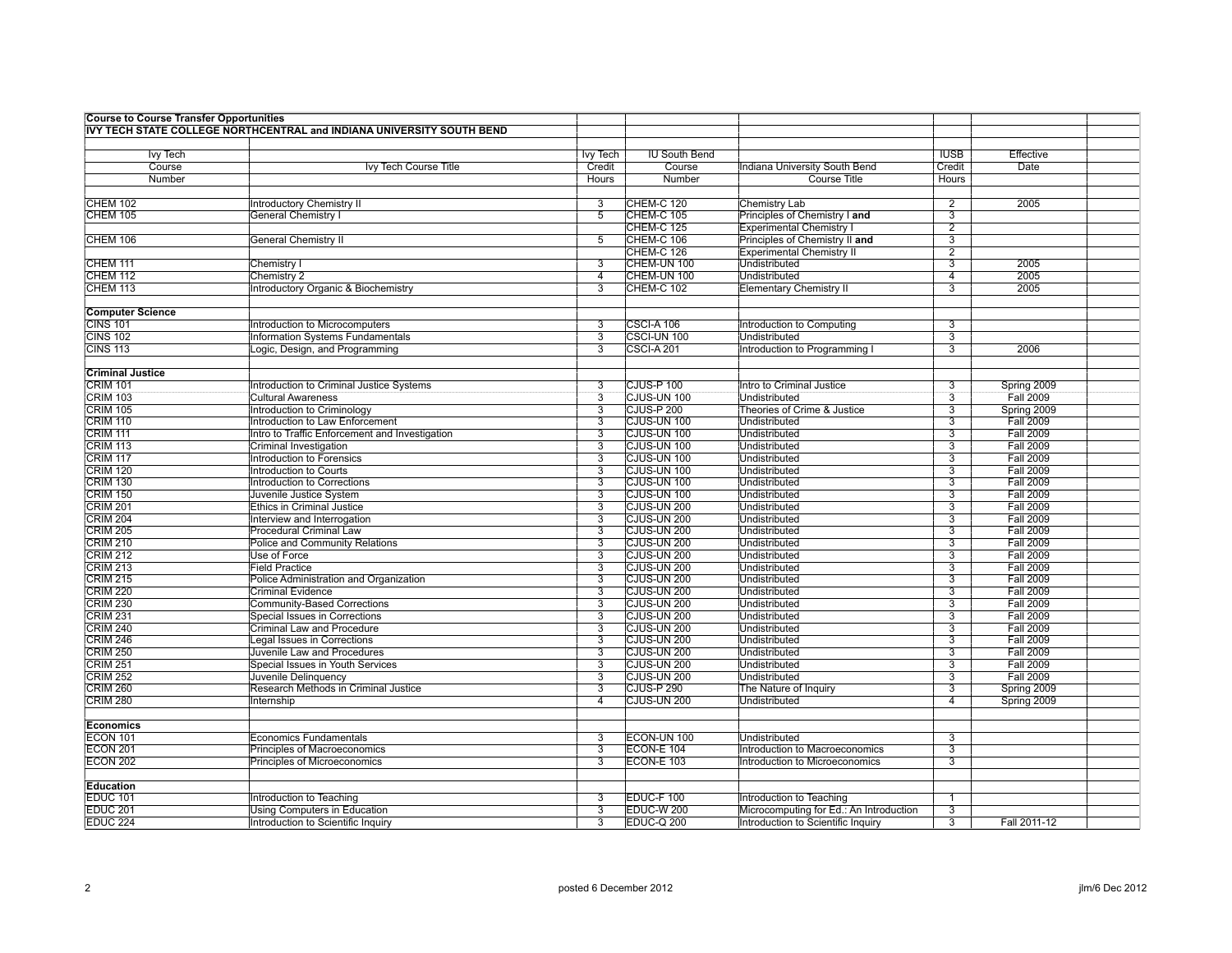| <b>Course to Course Transfer Opportunities</b> |                                                                       |                           |                      |                                          |                           |                          |  |
|------------------------------------------------|-----------------------------------------------------------------------|---------------------------|----------------------|------------------------------------------|---------------------------|--------------------------|--|
|                                                | IVY TECH STATE COLLEGE NORTHCENTRAL and INDIANA UNIVERSITY SOUTH BEND |                           |                      |                                          |                           |                          |  |
|                                                |                                                                       |                           |                      |                                          |                           |                          |  |
| <b>Ivy Tech</b>                                |                                                                       | <b>Ivy Tech</b>           | <b>IU South Bend</b> |                                          | <b>IUSB</b>               | Effective                |  |
| Course                                         | Ivy Tech Course Title                                                 | Credit                    | Course               | Indiana University South Bend            | Credit                    | Date                     |  |
| Number                                         |                                                                       | Hours                     | Number               | <b>Course Title</b>                      | <b>Hours</b>              |                          |  |
|                                                |                                                                       |                           |                      |                                          |                           |                          |  |
| <b>ECED 230</b>                                | The Exceptional Child                                                 | 3                         | EDUC-K 205           | Introduction to Exceptional Children and | 3                         |                          |  |
|                                                |                                                                       |                           | EDUC-K 200           | Introductory Practicum in Special Ed.    | $\overline{0}$            |                          |  |
| <b>EDUC 250</b>                                | Educational Psychology (formerly PSYC 242)                            | 3                         | EDUC-P 250           | <b>Educational Psychology</b>            | $\overline{3}$            | <b>Fall 2012</b>         |  |
| EDUC <sub>261</sub>                            | Practicum                                                             | $\overline{3}$            | EDUC-UN 200          | <b>Undistributed</b>                     | $\overline{2}$            |                          |  |
|                                                |                                                                       |                           |                      |                                          |                           |                          |  |
| English                                        |                                                                       |                           |                      |                                          |                           |                          |  |
| ENGL 111                                       | <b>English Composition</b>                                            | 3                         | <b>ENG-W131</b>      | <b>Elementary Composition</b>            | 3                         |                          |  |
| <b>ENGL 112</b>                                | <b>Exposition and Persuasion</b>                                      | $\overline{3}$            | ENG-UN 100           | Undistributed                            | 3                         |                          |  |
| <b>ENGL 202</b>                                | <b>Creative Writing</b>                                               | $\overline{3}$            | <b>ENG-W 203</b>     | <b>Creative Writing</b>                  | $\overline{3}$            |                          |  |
| <b>ENGL 206</b>                                | Introduction to Literature                                            | $\overline{3}$            | <b>ENG-L 202</b>     | <b>Literary Interpretation</b>           | 3                         |                          |  |
| <b>ENGL 211</b>                                |                                                                       | 3                         | <b>ENG-W 234</b>     | <b>Technical Report Writing</b>          | 3                         |                          |  |
|                                                | <b>Technical Writing</b>                                              |                           |                      |                                          |                           |                          |  |
| <b>ENGL 212</b>                                | <b>Western Literature I</b>                                           | $\overline{3}$            | <b>ENG-UN 100</b>    | <b>Undistributed</b>                     | $\overline{3}$            | former course eliminated |  |
| <b>ENGL 213</b>                                | Western Literature II                                                 | $\overline{3}$            | ENG-UN 100           | Undistributed                            | $\overline{3}$            | former course eliminated |  |
| <b>ENGL 220</b>                                | Intro. to World Literature I                                          | $\overline{\overline{3}}$ | ENG-UN 100           | <b>Undistributed</b>                     | $\overline{3}$            | former course eliminated |  |
| <b>ENGL 221</b>                                | Intro. To World Literature II                                         | $\overline{3}$            | ENG-UN 100           | Undistributed                            | 3                         | former course eliminated |  |
| ENGL 214                                       | Introduction to Poetry                                                | 3                         | <b>ENG-L 205</b>     | Introduction to Poetry                   | 3                         | Sept. 2006               |  |
| <b>ENGL 222</b>                                | American Literature I                                                 | $\overline{3}$            | ENG-UN 200           | Undistributed                            | $\overline{3}$            | 2005                     |  |
| <b>ENGL 223</b>                                | American Literature II                                                | $\overline{3}$            | ENG-UN 200           | Undistributed                            | $\overline{3}$            | former course eliminated |  |
| <b>ENGL 224</b>                                | Survey of English Literature I                                        | 3                         | ENG-UN 200           | <b>Undistributed</b>                     | $\overline{\overline{3}}$ |                          |  |
| <b>ENGL 225</b>                                | Survey of English Literature II                                       | $\overline{3}$            | <b>ENG-UN 200</b>    | <b>Undistributed</b>                     | 3                         |                          |  |
| ENGL 227                                       | Introduction to World Fiction                                         | 3                         | <b>ENG-L 204</b>     | Introduction to Fiction                  | $\overline{3}$            |                          |  |
| <b>ENGL 240</b>                                | <b>Children's Literature</b>                                          | $\overline{3}$            | ENG-UN 200           | Undistributed                            | 3                         |                          |  |
| <b>ENGL 245</b>                                | Literature of the Old Testament                                       | $\overline{3}$            | <b>REL-R 210</b>     | Introd. to Old Testament/Hebrew Bible    | $\overline{3}$            | 2005                     |  |
|                                                |                                                                       |                           |                      |                                          |                           |                          |  |
| <b>Fine Arts</b>                               |                                                                       |                           |                      |                                          |                           |                          |  |
| <b>ARTH 101</b>                                | Survey of Art and Culture I                                           | 3                         | <b>FINA-A 101</b>    | Ancient and Medieval Art                 | 3                         |                          |  |
| <b>ARTH 102</b>                                | Survey of Art and Culture II                                          | $\overline{3}$            | <b>FINA-A 102</b>    | Renaissance Through Modern Art           | $\overline{3}$            |                          |  |
| <b>ARTH 110</b>                                | <b>Art Appreciation</b>                                               | $\overline{3}$            | <b>FINA-H 100</b>    | <b>Art Appreciation</b>                  | $\overline{3}$            |                          |  |
| <b>ARTS 100</b>                                | Life and Object Drawing 1                                             | $\overline{3}$            | <b>FINA-S 200</b>    | Drawing 1                                | $\overline{3}$            | 2007                     |  |
| <b>VISC 111</b>                                | Drawing for Visualization                                             | $\overline{3}$            | <b>FINA-F100</b>     | <b>Fundamental Studio Drawing</b>        | $\overline{3}$            |                          |  |
| <b>VISC 112</b>                                | <b>Electronic Layout</b>                                              | 3                         | FINA-UN 100          | Undistributed                            | 3                         |                          |  |
| <b>VISC 114</b>                                | <b>Graphic Design I</b>                                               | $\overline{3}$            | <b>FINA-P 250</b>    | Graphic Design I                         | $\overline{3}$            |                          |  |
| <b>VISC 113</b>                                | Typography                                                            | $\overline{3}$            | <b>FINA-UN 100</b>   | <b>Undistributed</b>                     | $\overline{3}$            |                          |  |
| <b>PHO 104</b>                                 | Basic Photography                                                     | $\overline{\overline{3}}$ | <b>FINA-S 291</b>    |                                          | $\overline{3}$            |                          |  |
|                                                |                                                                       |                           |                      | <b>Fundamentals of Photography</b>       |                           |                          |  |
| <b>VISC 101</b>                                | <b>Fundamentals of Design</b>                                         | $\overline{3}$            | <b>FINA-F102</b>     | Fundamental Studio -2D Design            | $\overline{3}$            |                          |  |
| <b>VISC 115</b>                                | Introduction to Computer Graphics                                     | 3                         | <b>FINA-P273</b>     | Computer Art and Design I                | $\overline{3}$            |                          |  |
|                                                |                                                                       |                           |                      |                                          |                           |                          |  |
| <b>Fitness and Wellness</b>                    |                                                                       |                           |                      |                                          |                           |                          |  |
| <b>FITN 100</b>                                | <b>Lifetime Fitness and Wellness</b>                                  |                           | HPER-UN 100          | <b>Undistributed</b>                     |                           |                          |  |
| <b>HOSP 104</b>                                | Nutrition                                                             | $\overline{3}$            | HPER-N 220           | <b>Human Nutrition</b>                   | $\overline{3}$            | 2005                     |  |
| <b>MEAS 102</b>                                | <b>First Aid and CPR</b>                                              | 2                         | HPER-H 160           | First Aid (3cr. Course)                  | $\overline{2}$            | 2007                     |  |
|                                                |                                                                       |                           |                      |                                          |                           |                          |  |
| French                                         |                                                                       |                           |                      |                                          |                           |                          |  |
| <b>FREN 101</b>                                | French Level I                                                        | 3                         | FREN-F 101           | <b>Elementary French I</b>               | 3                         | 2005                     |  |
| <b>FREN 102</b>                                | <b>French Level II</b>                                                | $\overline{3}$            | <b>FREN-F 102</b>    | <b>Elementary French II</b>              | $\overline{3}$            | 2005                     |  |
| <b>FREN 201</b>                                | French Level III                                                      | 3                         | FREN-F 203           | Second Year French I                     | 3                         | 2005                     |  |
| <b>FREN 202</b>                                | <b>French Level IV</b>                                                | $\overline{3}$            | FREN-F 204           | Second Year French II                    | $\overline{3}$            | 2005                     |  |
|                                                |                                                                       |                           |                      |                                          |                           |                          |  |
| Geography                                      |                                                                       |                           |                      |                                          |                           |                          |  |
| <b>GEOG 207</b>                                | <b>World Geography</b>                                                | 3                         | <b>GEOG-G 201</b>    | <b>World Regional Geography</b>          | 3                         |                          |  |
|                                                |                                                                       |                           |                      |                                          |                           |                          |  |
| Geology                                        |                                                                       |                           |                      |                                          |                           |                          |  |
|                                                |                                                                       |                           |                      |                                          |                           |                          |  |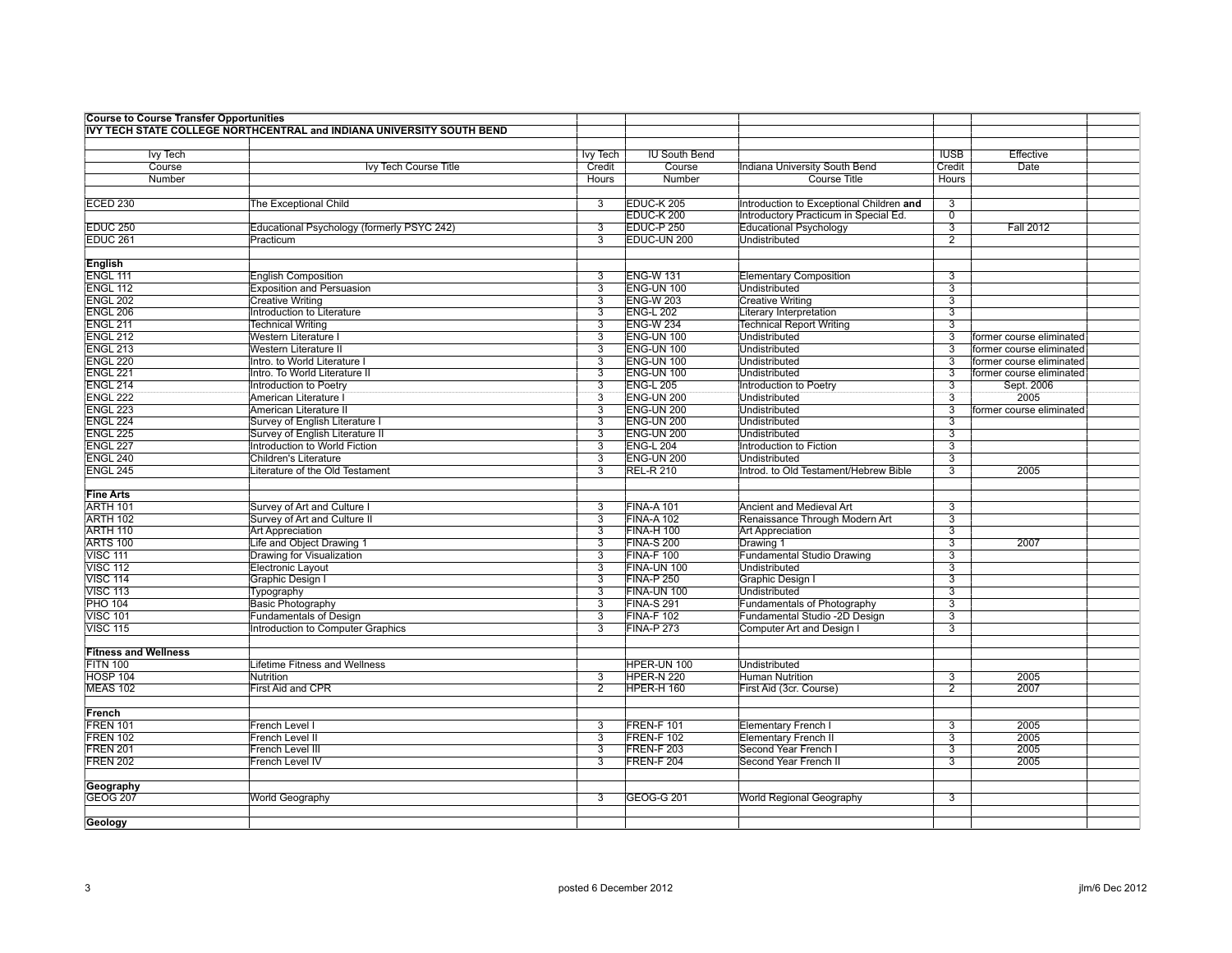| <b>Course to Course Transfer Opportunities</b> |                                                                                                           |                           |                                 |                                                                   |                                  |                         |                   |
|------------------------------------------------|-----------------------------------------------------------------------------------------------------------|---------------------------|---------------------------------|-------------------------------------------------------------------|----------------------------------|-------------------------|-------------------|
|                                                | IVY TECH STATE COLLEGE NORTHCENTRAL and INDIANA UNIVERSITY SOUTH BEND                                     |                           |                                 |                                                                   |                                  |                         |                   |
|                                                |                                                                                                           |                           |                                 |                                                                   |                                  |                         |                   |
| lvy Tech                                       |                                                                                                           | Ivy Tech                  | <b>IU South Bend</b>            |                                                                   | <b>IUSB</b>                      | Effective               |                   |
| Course                                         | Ivy Tech Course Title                                                                                     | Credit                    | Course                          | Indiana University South Bend                                     | Credit                           | Date                    |                   |
| Number                                         |                                                                                                           | Hours                     | Number                          | <b>Course Title</b>                                               | Hours                            |                         |                   |
|                                                |                                                                                                           |                           |                                 |                                                                   |                                  |                         |                   |
| <b>SES 115</b>                                 | <b>Physical Geology</b>                                                                                   | з                         | GEOL-G 111                      | <b>Physical Geology</b>                                           | 3                                |                         |                   |
| <b>SCIN 100</b>                                | Earth Science                                                                                             | 3                         | GEOG-UN 100                     | Undistributed                                                     | 3                                |                         |                   |
|                                                |                                                                                                           |                           |                                 |                                                                   |                                  |                         |                   |
| History                                        |                                                                                                           |                           |                                 |                                                                   |                                  |                         |                   |
| <b>HIST 101</b><br><b>HIST 102</b>             | Survey of American History I<br>Survey of American History II                                             | 3<br>3                    | <b>HIST-H 105</b><br>HIST-H 106 | American History I<br>American History II                         | 3<br>3                           |                         |                   |
| <b>HIST 125</b>                                | <b>History of American Technology</b>                                                                     | $\overline{3}$            | HIST-UN 100                     | <b>Undistributed</b>                                              | $\overline{3}$                   | 2005                    |                   |
| <b>HIST 235</b>                                | <b>World Civilization I</b>                                                                               | 3                         | <b>HIST-H113</b>                | Western Culture I                                                 | 3                                |                         |                   |
| <b>HIST 236</b>                                | <b>World Civilization II</b>                                                                              | 3                         | HIST-H 114                      | <b>Western Culture II</b>                                         | $\overline{\overline{3}}$        |                         |                   |
|                                                |                                                                                                           |                           |                                 |                                                                   |                                  |                         |                   |
| <b>Humanities</b>                              |                                                                                                           |                           |                                 |                                                                   |                                  |                         |                   |
| HUMA 201                                       | Introduction to Humanities I                                                                              | 3                         | No Dept-UN 200                  | Undistributed (no dept. designation)                              | 3                                | 2005                    |                   |
| HUMA 202                                       | <b>Introduction to Humanities II</b>                                                                      | $\overline{3}$            | No Dept.-UN 200                 | Undistributed (no dept. designation)                              | $\overline{\mathbf{3}}$          | 2005                    |                   |
|                                                |                                                                                                           |                           |                                 |                                                                   |                                  |                         |                   |
| <b>Labor Studies</b>                           |                                                                                                           |                           |                                 |                                                                   |                                  |                         |                   |
| <b>HAS 101</b>                                 | History of Labor                                                                                          | з                         | LSTU-L 101                      | American Labor History                                            | 3                                |                         |                   |
|                                                |                                                                                                           |                           |                                 |                                                                   |                                  |                         |                   |
| <b>Library Science</b>                         |                                                                                                           |                           |                                 |                                                                   |                                  |                         |                   |
| <b>IVYT 102</b>                                | Information Studies and Research Skills                                                                   |                           | <b>COAS-Q 110</b>               | Introduction to Information Literarcy                             |                                  | 2006                    |                   |
|                                                |                                                                                                           |                           |                                 |                                                                   |                                  |                         |                   |
| <b>Mathematics</b>                             |                                                                                                           |                           |                                 |                                                                   |                                  |                         |                   |
| MATH 111                                       | Intermediate Algebra                                                                                      | 3                         | MATH-M 014                      | <b>Basic Algebra</b>                                              | 3                                | No college credit       |                   |
| <b>MATH 112</b>                                | <b>Math Applications</b>                                                                                  | $\overline{\overline{3}}$ | MATH-UN 100                     | <b>Undistributed</b>                                              | $\overline{3}$                   | 2005                    |                   |
| <b>MATH 115</b>                                | <b>Statistics</b>                                                                                         | $\overline{3}$            | MATH-UN 100                     | <b>Undistributed</b>                                              | $\overline{3}$                   | 2005                    |                   |
| MATH M127                                      | Mathematics for Elementary Teachers I                                                                     | $\overline{3}$            | <b>MATH-T 101</b>               | Math for Elementary Teachers 1                                    | $\overline{3}$                   | Fall 2011-12            |                   |
| MATH M128                                      | Mathematics for Elementary Teachers II                                                                    | 3                         | MATH-T 102                      | Math for Elementary Teachers 2                                    | $\overline{3}$                   | Fall 2011-12            |                   |
| MATH M129                                      | Mathematics for Elementary Teachers III                                                                   | $\overline{\overline{3}}$ | <b>MATH-T 103</b>               | Math for Elementary Teachers 3                                    | $\overline{3}$                   | Fall 2011-12            |                   |
| <b>MATH 131</b>                                | Algebra/Trigonometry I                                                                                    | $\overline{3}$            | MATH-M 014                      | <b>Basic Algebra</b>                                              | $\overline{4}$                   |                         |                   |
| <b>MATH 132</b>                                | Algebra/Trigonometry II                                                                                   | $\overline{3}$            | MATH-M 107                      | <b>College Algebra</b>                                            | $\overline{3}$                   | 2005                    |                   |
| MATH 133 & MATH 134                            | College Algebra with Analytic Geometry & Trigonometry (both courses)                                      | 6                         | MATH-M 115                      | Pre-Calculus & Trigonometry                                       | $\overline{5}$                   |                         |                   |
|                                                | MATH 133 or MATH 136 (not both) College Algebra with Analytic Geometry or College Algebra                 | $4$ or $3$<br>2 or 3      | MATH-M 125<br>MATH-M 126        | <b>Pre-Calculus Mathematics</b><br><b>Trigonometric Functions</b> | $\overline{4}$<br>$\overline{2}$ |                         |                   |
| <b>MATH 135</b>                                | MATH 134 or MATH 137 (not both) Trigonometry or Trigonometry with Analytic Geometry<br><b>Finite Math</b> | $\overline{3}$            | MATH-M 118                      | <b>Finite Mathematics</b>                                         | $\overline{3}$                   |                         |                   |
| <b>MATH 201</b>                                | <b>Brief Calculus I</b>                                                                                   | 3                         | <b>MATH-M 119</b>               | <b>Brief Survey of Calculus I</b>                                 | 3                                |                         |                   |
| <b>MATH 202</b>                                | <b>Brief Calculus II</b>                                                                                  | $\overline{3}$            | MATH-UN 100                     | <b>Undistributed</b>                                              | $\overline{3}$                   | 2005                    |                   |
| <b>MATH 211</b>                                | Calculus I                                                                                                | $\overline{4}$            | MATH-M 215                      | Analytic Geometry and Calculus I                                  | $\overline{4}$                   | 2006                    | TransferIN        |
| <b>MATH 212</b>                                | <b>Calculus II</b>                                                                                        | $\overline{4}$            | MATH-M 216                      | <b>Analytic Geometry and Calculus II</b>                          | $\overline{4}$                   | 2006                    | <b>TransferIN</b> |
| <b>MATH 218</b>                                | Calculus with Analytic Geometry I                                                                         | 5                         | <b>MATH-M 215</b>               | <b>Analytic Geometry and Calculus I</b>                           | 5                                | 2012                    |                   |
|                                                |                                                                                                           |                           |                                 |                                                                   |                                  |                         |                   |
| Music                                          |                                                                                                           |                           |                                 |                                                                   |                                  |                         |                   |
| HUMA 118                                       | <b>Music Apprectiation</b>                                                                                | 3                         | <b>MUS-M174</b>                 | Music for the Listener                                            | $\overline{3}$                   | 2005                    |                   |
|                                                |                                                                                                           |                           |                                 |                                                                   |                                  |                         |                   |
| <b>Nursing/Health Professions</b>              |                                                                                                           |                           |                                 |                                                                   |                                  |                         |                   |
| <b>HLHS 101</b>                                | Medical Terminology                                                                                       | 3                         | NURS-B 105                      | Medical Terminology or (not both)                                 | -1                               | 2005                    |                   |
|                                                |                                                                                                           |                           | AHLT-R 185                      | <b>Medical Terminology</b>                                        |                                  | Only B105 in TransferIN |                   |
|                                                |                                                                                                           |                           |                                 |                                                                   |                                  |                         |                   |
| Philosophy                                     |                                                                                                           |                           |                                 |                                                                   |                                  |                         |                   |
| <b>PHIL 101</b>                                | Introduction to Philosophy                                                                                | 3                         | PHIL-P 100                      | Introduction to Philosophy                                        | $\overline{3}$                   |                         |                   |
| <b>PHIL 102</b>                                | <b>Introduction to Ethics</b>                                                                             | $\overline{3}$            | PHIL-P 140                      | Introduction to Ethics                                            | $\overline{3}$                   |                         |                   |
| <b>PHIL 213</b>                                | Logic                                                                                                     | 3                         | PHIL-P 105                      | <b>Thinking and Reasoning</b>                                     | 3                                |                         |                   |
| PHIL 220                                       | Philosophy of Religion                                                                                    | 3                         | PHIL-UN 200 or                  | Undistributed OR                                                  | 3                                | 2005                    |                   |
|                                                |                                                                                                           |                           |                                 | REL-UN 200 (not both) Undistributed (not both)                    |                                  |                         |                   |